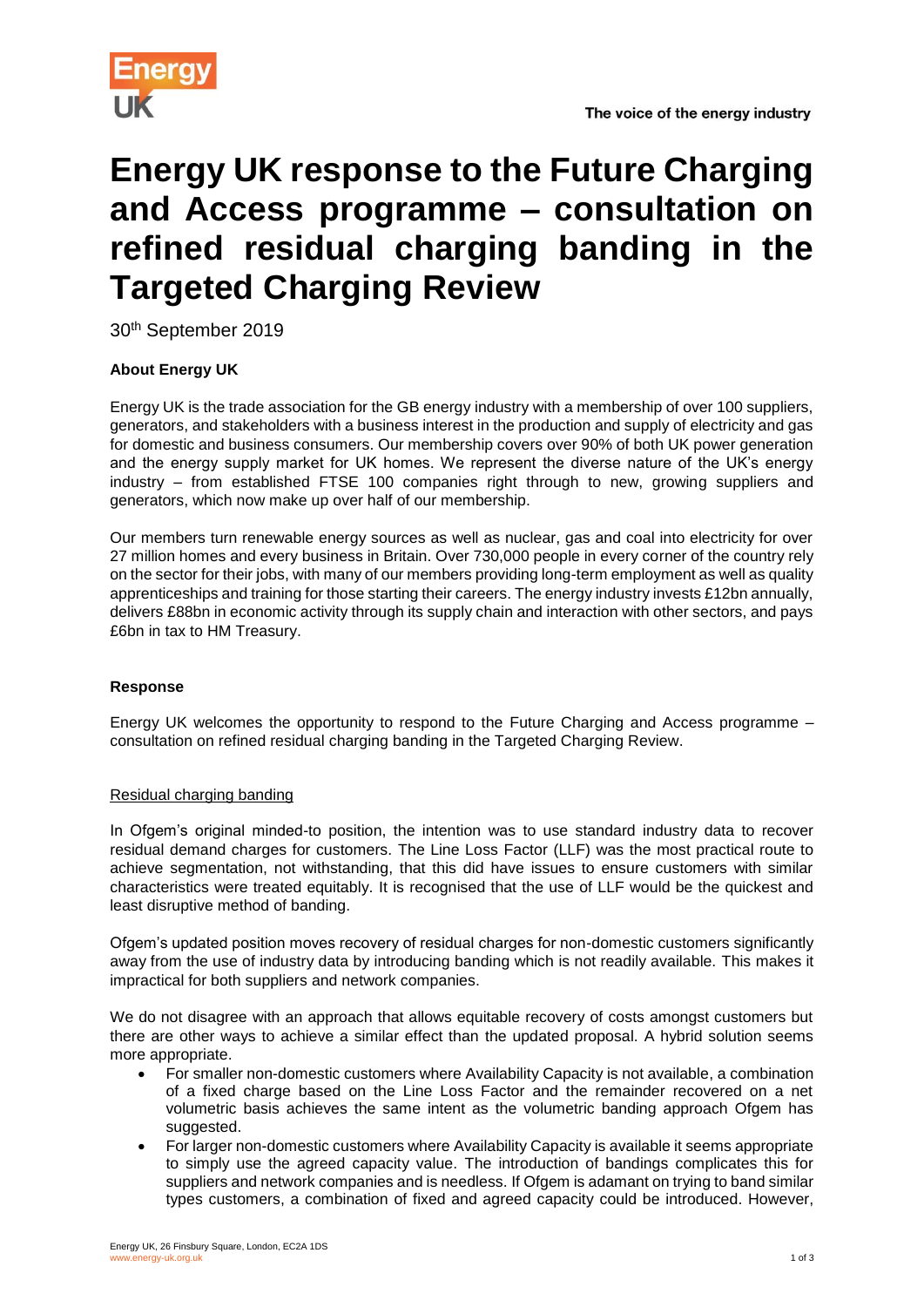unless this is linked to the LLF, it serves little additional improvement to just using Agreed Capacity on its own.

If Ofgem are intent on using hard bandings, Energy UK have some suggestions to make this more practical and fair:

- The bandings should be constructed in such a way to not influence customers to change their behaviour with the reward of lower charges.
- A centralised data source needs to be created accessible by suppliers and network companies with sufficient notice to identify which bandings each customer (MPAN or site level) resides within; this eliminates the some practical issues and will take longer to implement then the original proposal.
- Finally we note that Ofgem's intention is to limit the behaviour of customer's moving between bands by fixing the customer to a band for a duration equal to a network regulatory price control (i.e. to be 5-years). This option should developed to be flexible to appropriately adapt to customers changing needs at the workgroup stage.

#### Updated modelling for renewable generation

Energy UK members note that the sensitivity tests were based on the simplistic assumption that 50% of onshore renewables would fail to be built, and would be replaced with offshore wind generation<sup>1</sup>. The impact of the TCR proposals to onshore renewables would be negative across all sites, and some members therefore believe the example 50% drop-out rate Ofgem present in their sensitivity analysis could in reality be significantly higher referencing published analysis. Other members however agree with Ofgem and believe the drop-out rate could be lower. Energy UK members note that Ofgem have not published how they landed with the upper band of a 50% drop-out rate, and ask that this evidence and accompanying assumptions are published for clarity, including assumptions around repowering/replacing onshore wind.

Further, the Frontier/LCP analysis states that "…the reduction of onshore wind and solar are replaced with the equivalent amount (in energy terms) of offshore wind."<sup>2</sup> Energy UK welcomes clarification on how this will be achieved. Is the assumption that the capacity cap of 6GW (which was applied in auction round 3 (2019 auction) be altered in future auctions?

Some members believe that government would have to introduce a corresponding change to renewables support to prevent such a drop-out rate in reality. These members point towards the reopening of CfD auctions for onshore renewables and altering the caps on MW procured through the CfD pot 2 auctions in order to cover the drop in renewable capacity. Neither of these represent current government policy.

Other members state that adjusting the residual and BSUoS charging arrangements will change the position for some users and will therefore lead to a fairer distribution of costs leading to a more economically efficient mix of low carbon projects to come forward.

Energy UK have recently called for a new "net zero" test to be applied for all government policies. Whilst we appreciate that Ofgem's Significant Code Reviews are not government policy, the proposals under the TCR (and indeed other SCRs) do impact upon government policy and legally binding decarbonisation targets. We therefore encourage Ofgem to highlight this to government and BEIS.

Should you have any questions on the above response, please do not hesitate to get in touch.

l

<sup>1</sup> Offshore wind is the cheapest form of new generation since the AR3 results came out on 20th September 2019. Onshore wind and solar, however, have not had a chance to compete to demonstrate current prices since 2015.

<sup>2</sup> [https://www.ofgem.gov.uk/system/files/docs/2019/09/wider\\_system\\_modelling\\_-](https://www.ofgem.gov.uk/system/files/docs/2019/09/wider_system_modelling_-_renewable_sensitivites_-_2019-08-30.pdf) [\\_renewable\\_sensitivites\\_-\\_2019-08-30.pdf](https://www.ofgem.gov.uk/system/files/docs/2019/09/wider_system_modelling_-_renewable_sensitivites_-_2019-08-30.pdf)